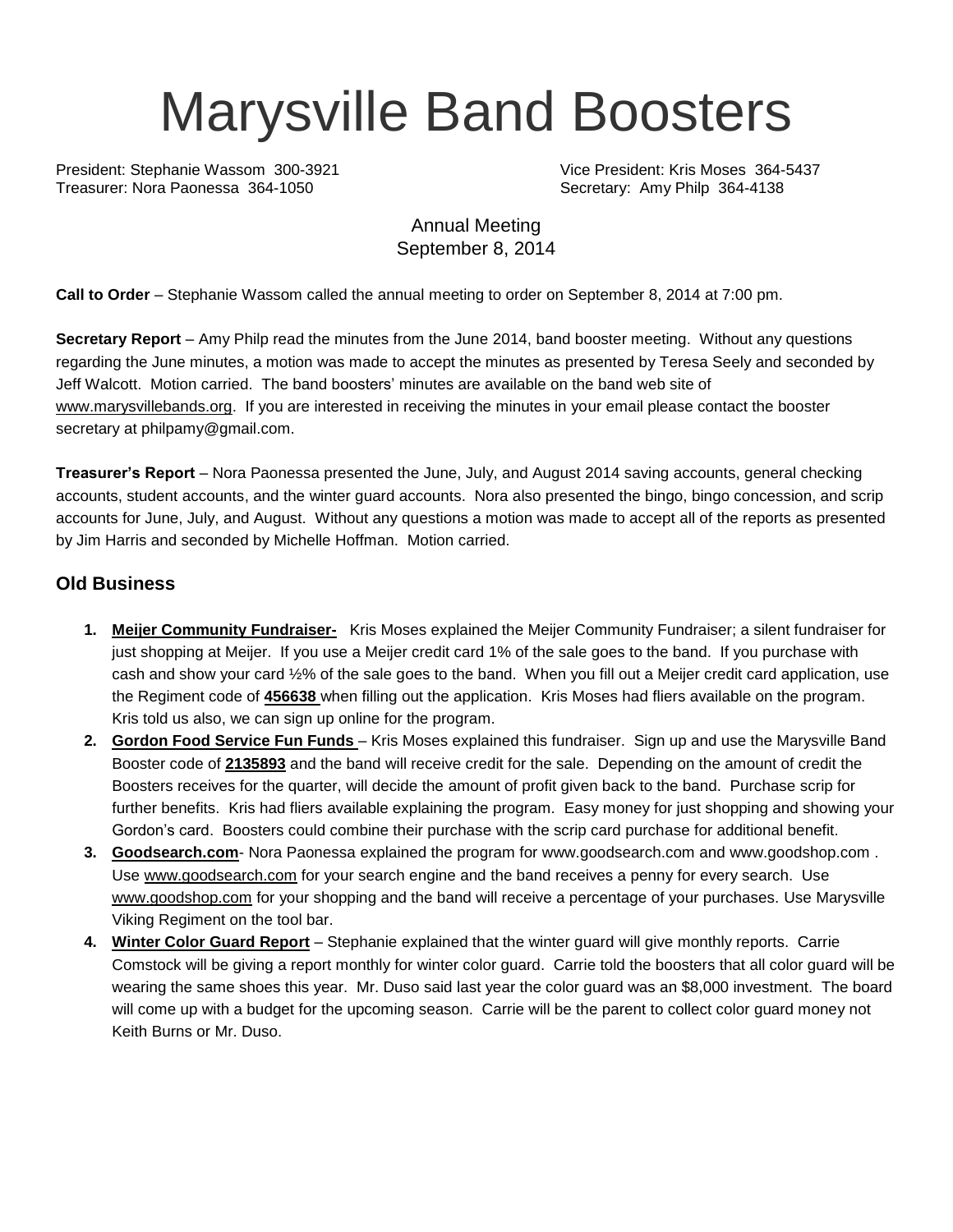- **5. Student Accounts** Stephanie Wassom explained that student accounts are available any time. If Linda Sikora is not available at the meeting, a notebook will be available with the latest printed account record.
- **6. Wally's Supermarket** Jim Harris reported that Wally's Supermarket will issue a check for the money earned in the summer. Another set of dates will be picked soon.
- **7. Mum Sale** Rochelle Fischer reported that the current mum sale will end this Wednesday September 10. Delivery will happen on October 1<sup>st</sup>. Pick up flower from noon to 5 pm. Volunteers are needed for delivery from 7 am through 5 pm. Any help given will be appreciated.
- **8. Jimmy's Frozen Custard Fundraiser** Kris Moses said it was a great fundraiser despite the weather; many band families showed up. Jimmy's gave the band \$121 for the event. Colleen Ryan said the owner of Jimmy's is a friend of hers and he texted her and said what a wonderful group to show up in the rain. He couldn't believe so many supported the band in the rain. He would like to do it again next May.
- **9. Homecoming Spaghetti Dinner** –Lisa Novy said September 19th will be the homecoming spaghetti dinner. She has some cash donation and supply donations. She has a volunteer sign-up sheet to help with the event. She has also organized a 50/50 raffle and a Marysville Basket raffle. Money from the spaghetti dinner will be earmarked for a special project which will be reviewed at the October meeting.
- **10. Cookie Dough Fundraiser** Colleen Ryan told the boosters that the cookie dough fundraiser will be kicked off on October 1<sup>st</sup>. The sale will be from October 1<sup>st</sup> – October 15<sup>th</sup>. The delivery will be November 11. Volunteers for delivery will be needed starting at 1 pm in the middle school cafeteria. Pick up is scheduled for 3:30 to 6:00.
- **11. Bottle Drive Update** Stephanie Wassom told the boosters that the all-day band camp collected \$200+ of pop cans/bottles. Total was much lower than last year but it all helps the band. Question: Can we place a container out for football games to collect cans. Michelle Hoffman said cans can be taken back to concession currently but very few are brought back. She said the concession people have tried to place a container out for cans, but typically trash fills the can.
- **12. Chaperones** Teresa Seely said she is looking for volunteers for MSBOA. Mr. Duso said MSBOA for the freshmen is like Ford Field for the regiment. This is a very rewarding experience that helps them grow.

#### **New Business**

- 1 **Lincoln Ford Driven to Give Fundraiser** Stephanie Wassom told the boosters about Lincoln Ford Driven to Give Fundraiser. The date has been chosen of October 11<sup>th</sup> from  $9 - 4$ . Six or seven Lincoln's will be available to drive at Northgate Ford. We will need volunteers to ride with the people that are test driving. The band will receive \$20 per test drive with a maximum of \$6000. One driver per family and the driver must be over 21 years old. We can bring a banner, sell hot dogs, play music, whatever it takes for a fun day. Question: Do volunteers have to work all day? No Question: Can we have banners to print and distribute? Yes Idea - make a flier for spaghetti dinner.
- 2 **Pit Crew** Steve Wassom said the pit crew could use some volunteers. The volunteers should be able to work the entire marching season. He said typically the crew carpools and it is fun being with the students at competition. Mr. Duso said there is 3 minutes and 15 seconds to set up for the marching competition.
- 3 **Freshmen uniforms** Amy Philp told the group that freshmen uniforms will be handed out on September 10. She said help is needed on that evening to help speed up the process. Sign-up sheet available.